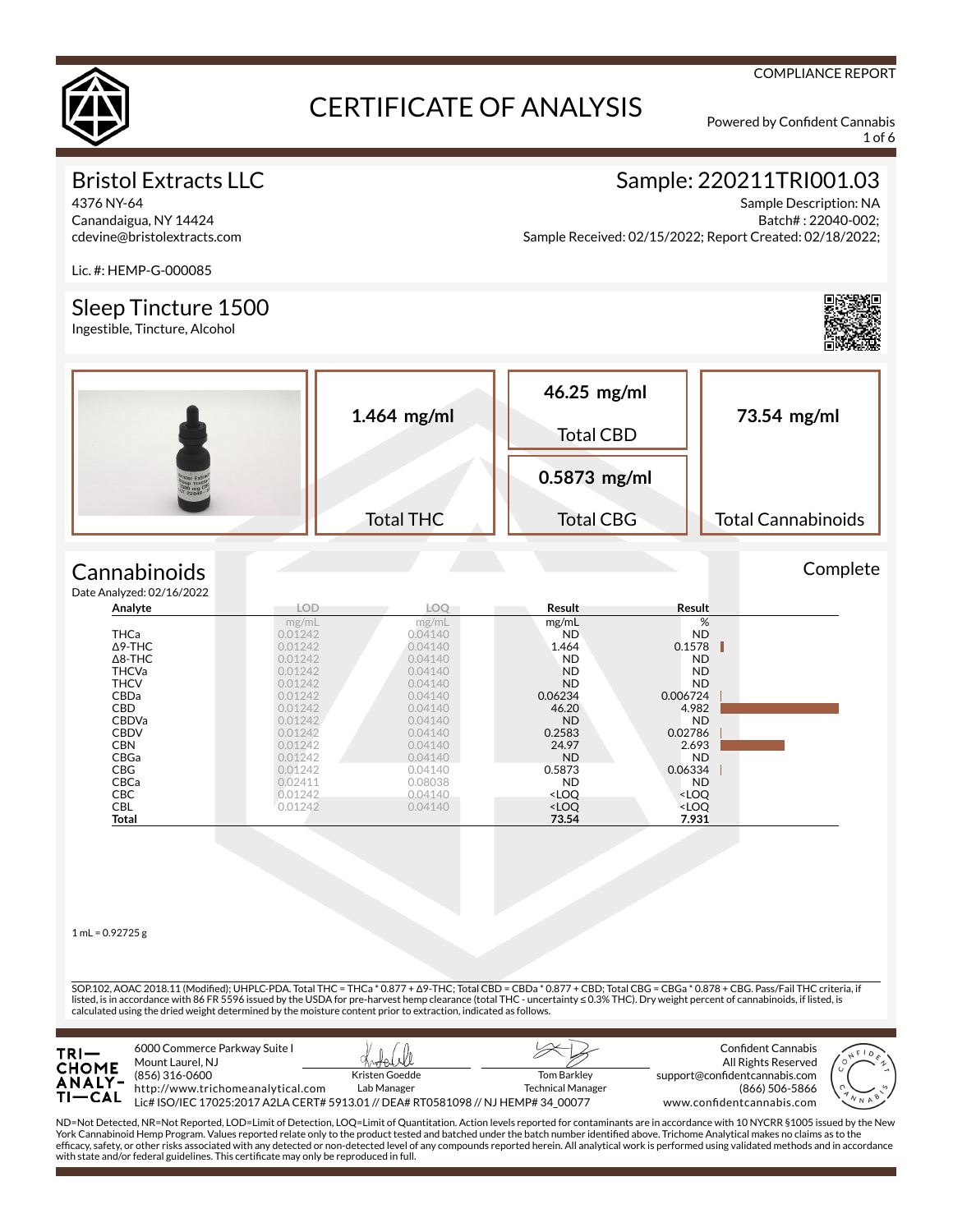

2 of 6

COMPLIANCE REPORT

### Bristol Extracts LLC

4376 NY-64 Canandaigua, NY 14424 cdevine@bristolextracts.com

### Sample: 220211TRI001.03

Sample Description: NA Batch# : 22040-002; Sample Received: 02/15/2022; Report Created: 02/18/2022;

Lic. #: HEMP-G-000085

#### Sleep Tincture 1500

Ingestible, Tincture, Alcohol



**Microbials** Date Analyzed: 02/18/2022 Pass

| Analytes                                                                     | Limit                                                                                                                                                                                         | Result                                           | <b>Status</b>  |
|------------------------------------------------------------------------------|-----------------------------------------------------------------------------------------------------------------------------------------------------------------------------------------------|--------------------------------------------------|----------------|
|                                                                              | CFU/g                                                                                                                                                                                         | CFU/g                                            |                |
| <b>Total Aerobic Count</b>                                                   | 100000                                                                                                                                                                                        | ~100                                             | Pass           |
| Salmonella SPP                                                               | Detected in 1g                                                                                                                                                                                | Not Detected                                     | Pass           |
| E. Coli (STEC)                                                               | Detected in 1g                                                                                                                                                                                | Not Detected                                     | Pass           |
| Yeast & Mold                                                                 | 10000                                                                                                                                                                                         | ~100                                             | Pass           |
|                                                                              |                                                                                                                                                                                               |                                                  |                |
|                                                                              |                                                                                                                                                                                               |                                                  |                |
|                                                                              |                                                                                                                                                                                               |                                                  |                |
|                                                                              |                                                                                                                                                                                               |                                                  |                |
|                                                                              |                                                                                                                                                                                               |                                                  |                |
|                                                                              |                                                                                                                                                                                               |                                                  |                |
|                                                                              | SOP.602, SOP.606, SOP.607; qPCR, SOP.604; Plating, and/or SOP.605; MPN.<br>Coliform Count, Enterobacteriaceae, & Listeria Monocytogenes pending addition to ISO 17025 Scope of Accreditation. |                                                  |                |
|                                                                              |                                                                                                                                                                                               |                                                  |                |
|                                                                              |                                                                                                                                                                                               |                                                  |                |
| 6000 Commerce Parkway Suite I<br>TRI—<br>CHOME<br>ANALY-<br>Mount Laurel, NJ |                                                                                                                                                                                               | <b>Confident Cannabis</b><br>All Rights Reserved |                |
| (856) 316-0600                                                               | Kristen Goedde<br><b>Tom Barkley</b>                                                                                                                                                          | support@confidentcannabis.com                    |                |
|                                                                              | Lab Manager                                                                                                                                                                                   |                                                  |                |
| http://www.trichomeanalytical.com<br>$TI-CAL$                                | <b>Technical Manager</b><br>Lic# ISO/IEC 17025:2017 A2LA CERT# 5913.01 // DEA# RT0581098 // NJ HEMP# 34_00077                                                                                 |                                                  | (866) 506-5866 |

ND=Not Detected, NR=Not Reported, LOD=Limit of Detection, LOQ=Limit of Quantitation. Action levels reported for contaminants are in accordance with 10 NYCRR §1005 issued by the New<br>York Cannabinoid Hemp Program. Values rep efcacy, safety, or other risks associated with any detected or non-detected level of any compounds reported herein. All analytical work is performed using validated methods and in accordance with state and/or federal guidelines. This certificate may only be reproduced in full.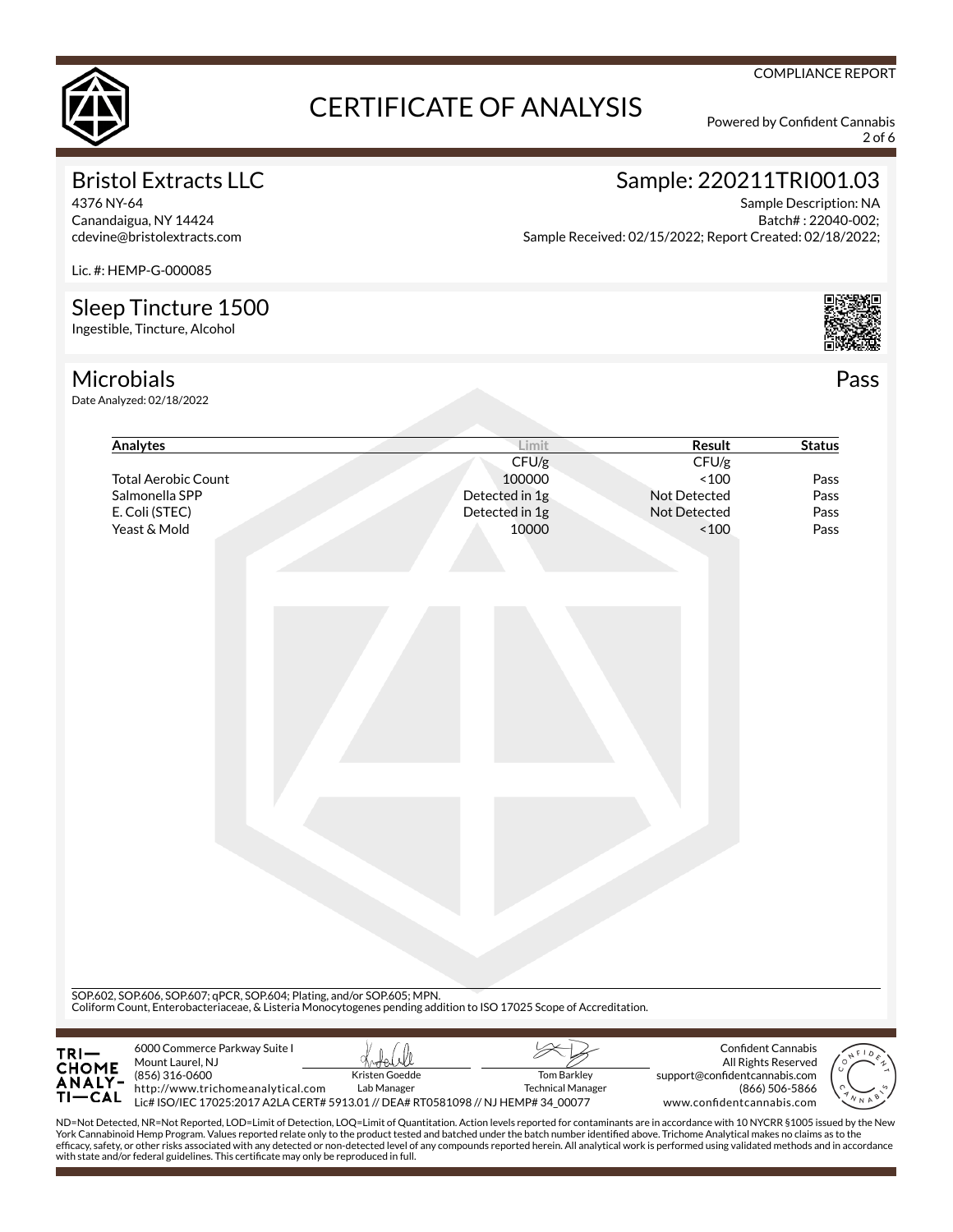

3 of 6

COMPLIANCE REPORT

### Bristol Extracts LLC

4376 NY-64 Canandaigua, NY 14424 cdevine@bristolextracts.com

## Sample: 220211TRI001.03

Sample Description: NA Batch# : 22040-002; Sample Received: 02/15/2022; Report Created: 02/18/2022;

Lic. #: HEMP-G-000085

#### Sleep Tincture 1500

Ingestible, Tincture, Alcohol

### Mycotoxins

Date Analyzed: 02/16/2022



Pass

|                                                                                                                                                                                                                                                                                                                                                                             | <b>LOD</b>                                                                        | LOQ       | Limit                    | Result                        | <b>Status</b>       |
|-----------------------------------------------------------------------------------------------------------------------------------------------------------------------------------------------------------------------------------------------------------------------------------------------------------------------------------------------------------------------------|-----------------------------------------------------------------------------------|-----------|--------------------------|-------------------------------|---------------------|
|                                                                                                                                                                                                                                                                                                                                                                             | $\mu$ g/g                                                                         | $\mu$ g/g | $\mu$ g/g                | $\mu$ g/g                     |                     |
| Aflatoxin B1                                                                                                                                                                                                                                                                                                                                                                | 0.00148                                                                           | 0.00494   |                          | <b>ND</b>                     | <b>Tested</b>       |
| Aflatoxin B2                                                                                                                                                                                                                                                                                                                                                                | 0.00148                                                                           | 0.00494   |                          | <b>ND</b>                     | <b>Tested</b>       |
| Aflatoxin G1                                                                                                                                                                                                                                                                                                                                                                | 0.00148                                                                           | 0.00494   |                          | <b>ND</b>                     | <b>Tested</b>       |
| Aflatoxin G2                                                                                                                                                                                                                                                                                                                                                                | 0.00148                                                                           | 0.00494   |                          | <b>ND</b>                     | <b>Tested</b>       |
| <b>Total Aflatoxins</b>                                                                                                                                                                                                                                                                                                                                                     |                                                                                   |           | 0.0200                   | ND                            | Pass                |
| Ochratoxin A                                                                                                                                                                                                                                                                                                                                                                | 0.00593                                                                           | 0.0198    | 0.0200                   | <b>ND</b>                     | Pass                |
|                                                                                                                                                                                                                                                                                                                                                                             |                                                                                   |           |                          |                               |                     |
|                                                                                                                                                                                                                                                                                                                                                                             |                                                                                   |           |                          |                               |                     |
|                                                                                                                                                                                                                                                                                                                                                                             |                                                                                   |           |                          |                               |                     |
|                                                                                                                                                                                                                                                                                                                                                                             |                                                                                   |           |                          |                               |                     |
|                                                                                                                                                                                                                                                                                                                                                                             |                                                                                   |           |                          |                               |                     |
|                                                                                                                                                                                                                                                                                                                                                                             |                                                                                   |           |                          |                               |                     |
| SOP.402; LC-MS/MS.                                                                                                                                                                                                                                                                                                                                                          |                                                                                   |           |                          |                               |                     |
| 6000 Commerce Parkway Suite I                                                                                                                                                                                                                                                                                                                                               |                                                                                   |           |                          |                               | Confident Cannabis  |
| Mount Laurel, NJ                                                                                                                                                                                                                                                                                                                                                            |                                                                                   |           |                          |                               | All Rights Reserved |
| (856) 316-0600                                                                                                                                                                                                                                                                                                                                                              | Kristen Goedde                                                                    |           | <b>Tom Barkley</b>       | support@confidentcannabis.com |                     |
| TRI-<br>CHOME<br>ANALY-<br>http://www.trichomeanalytical.com<br>$TI-CAL$                                                                                                                                                                                                                                                                                                    | Lab Manager                                                                       |           | <b>Technical Manager</b> |                               | (866) 506-5866      |
|                                                                                                                                                                                                                                                                                                                                                                             | Lic# ISO/IEC 17025:2017 A2LA CERT# 5913.01 // DEA# RT0581098 // NJ HEMP# 34_00077 |           |                          | www.confidentcannabis.com     |                     |
| ND=Not Detected, NR=Not Reported, LOD=Limit of Detection, LOQ=Limit of Quantitation. Action levels reported for contaminants are in accordance with 10 NYCRR §1005 issued by the New<br>York Cannabinoid Hemp Program. Values reported relate only to the product tested and batched under the batch number identified above. Trichome Analytical makes no claims as to the |                                                                                   |           |                          |                               |                     |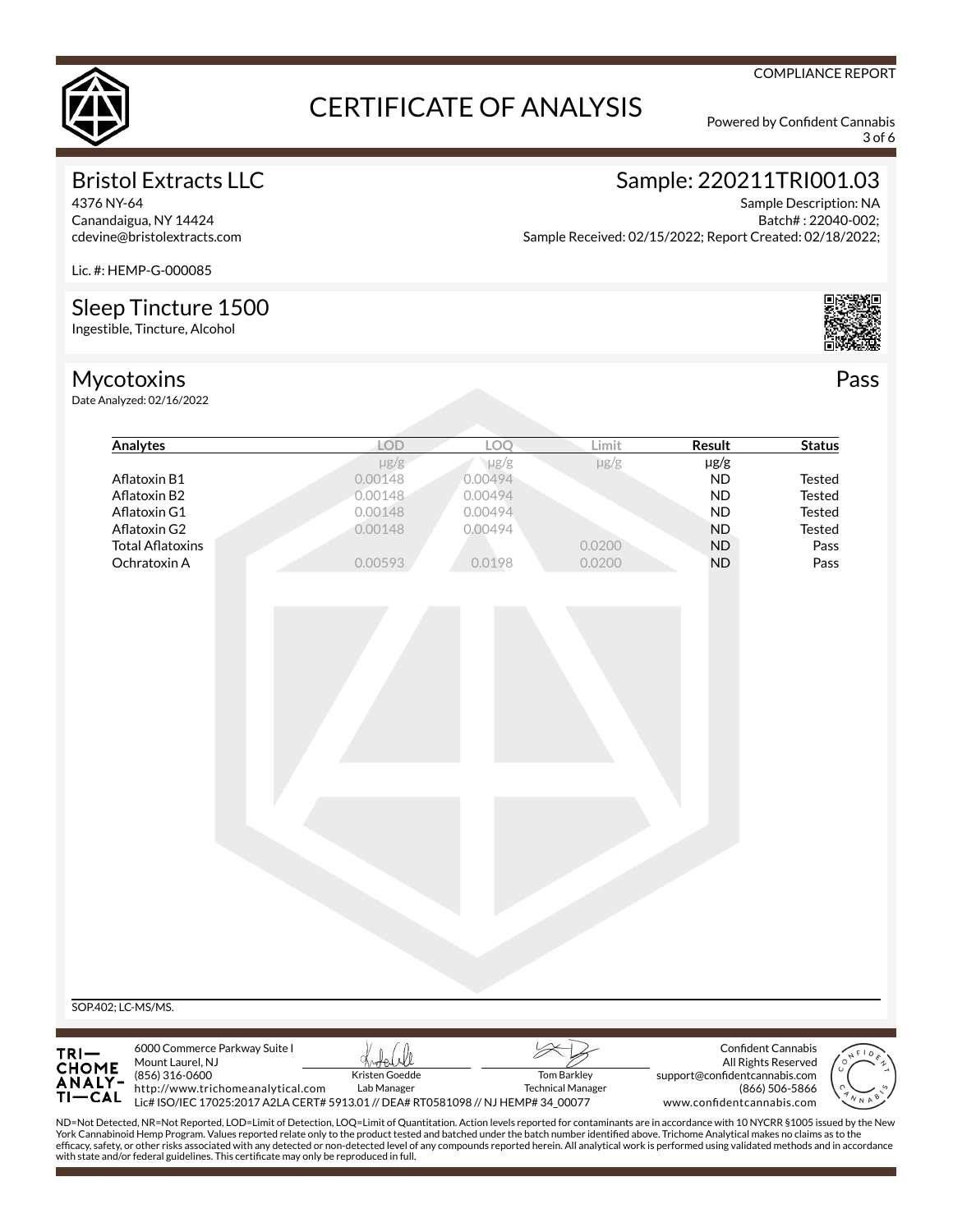

4 of 6

COMPLIANCE REPORT

### Bristol Extracts LLC

4376 NY-64 Canandaigua, NY 14424 cdevine@bristolextracts.com

### Sample: 220211TRI001.03

Sample Description: NA Batch# : 22040-002; Sample Received: 02/15/2022; Report Created: 02/18/2022;

Lic. #: HEMP-G-000085

#### Sleep Tincture 1500

Ingestible, Tincture, Alcohol



Pass

#### Heavy Metals

Date Analyzed: 02/17/2022

Τŀ

—CAL

http://www.trichomeanalytical.com

|                 | LOD       | LOQ       | Limit     | <b>Result</b>                      | <b>Status</b> |
|-----------------|-----------|-----------|-----------|------------------------------------|---------------|
|                 | $\mu$ g/g | $\mu$ g/g | $\mu$ g/g | $\mu$ g/g                          |               |
| Antimony        | 0.00805   | 0.0241    |           | <b>ND</b>                          | Tested        |
| Arsenic         | 0.00651   | 0.0482    | 1.50      | <b>ND</b>                          | Pass          |
| Cadmium         | 0.000512  | 0.0241    | 0.500     | <b>ND</b>                          | Pass          |
| Chromium        | 0.0259    | 0.0722    |           | <b>ND</b>                          | Tested        |
| Copper          | 0.103     | 0.489     |           | <b>ND</b>                          | <b>Tested</b> |
| Iron            | 0.516     | 2.41      |           | <b>ND</b>                          | <b>Tested</b> |
| Lead            | 0.00609   | 0.0241    | 1.00      | <b>ND</b>                          | Pass          |
| Manganese       | 0.0155    | 0.489     |           | ND                                 | Tested        |
| Mercury         | 0.00276   | 0.00722   | 1.50      | <b>ND</b>                          | Pass          |
| Nickel          | 0.0266    | 0.0722    |           | <b>ND</b>                          | <b>Tested</b> |
| Selenium        | 0.0126    | 0.0963    |           | <b>ND</b>                          | Tested        |
| Zinc            | 0.0679    | 0.489     |           | <loq< td=""><td>Tested</td></loq<> | Tested        |
|                 |           |           |           |                                    |               |
|                 |           |           |           |                                    |               |
| SOP 502; ICPMS. |           |           |           |                                    |               |



ND=Not Detected, NR=Not Reported, LOD=Limit of Detection, LOQ=Limit of Quantitation. Action levels reported for contaminants are in accordance with 10 NYCRR §1005 issued by the New<br>York Cannabinoid Hemp Program. Values rep efcacy, safety, or other risks associated with any detected or non-detected level of any compounds reported herein. All analytical work is performed using validated methods and in accordance with state and/or federal guidelines. This certificate may only be reproduced in full.

Technical Manager

Lic# ISO/IEC 17025:2017 A2LA CERT# 5913.01 // DEA# RT0581098 // NJ HEMP# 34\_00077

Lab Manager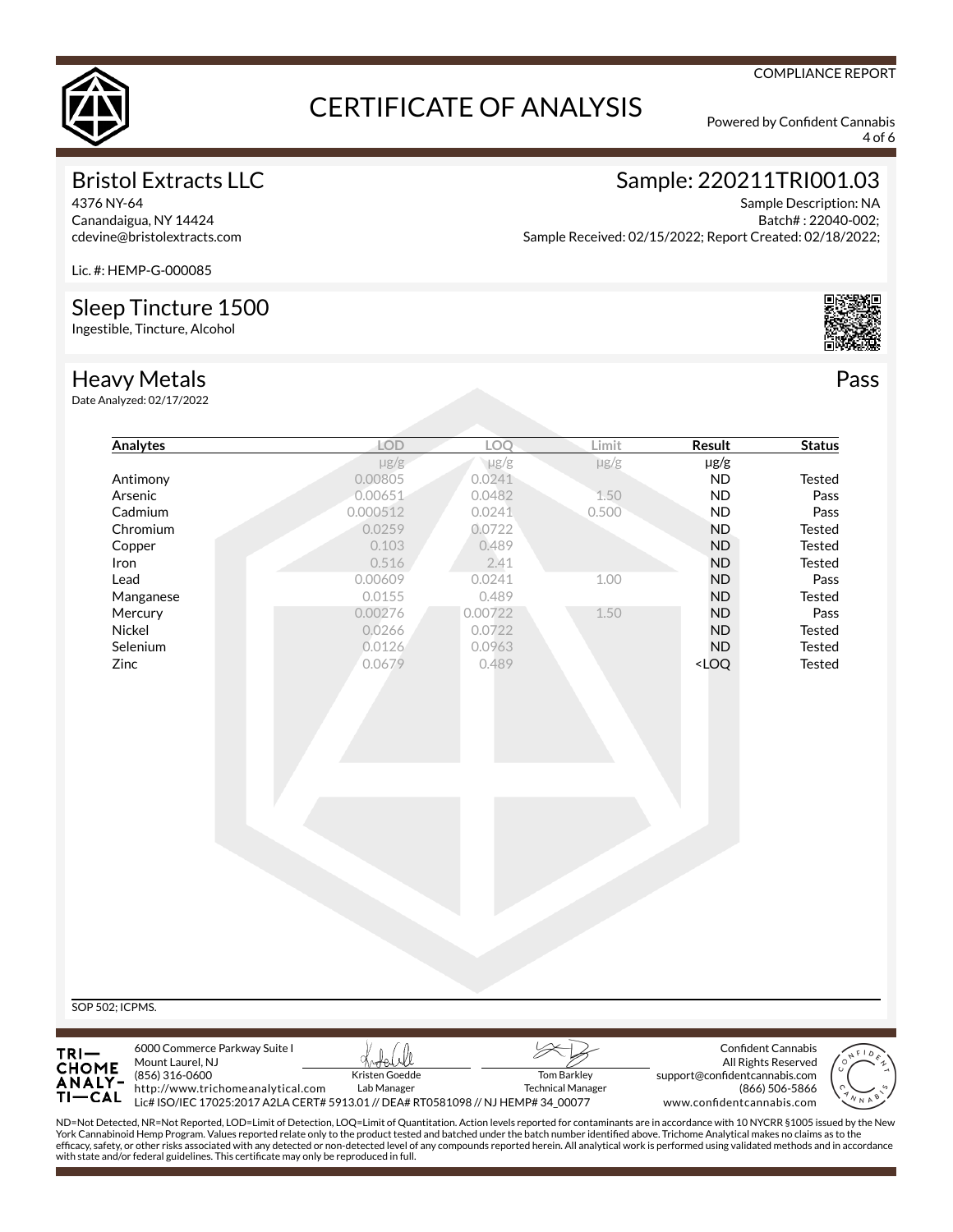

5 of 6

#### Bristol Extracts LLC

4376 NY-64 Canandaigua, NY 14424 cdevine@bristolextracts.com Sample: 220211TRI001.03

Sample Description: NA Batch# : 22040-002; Sample Received: 02/15/2022; Report Created: 02/18/2022;

Lic. #: HEMP-G-000085

#### Sleep Tincture 1500

Ingestible, Tincture, Alcohol

#### Pesticides

Date Analyzed: 02/16/2022

| Analytes             | LOD       | LOO       | Limit     | Result    | <b>Status</b> | Analytes                | <b>LOD</b> | LOO       | Limit     | Result    | <b>Status</b> |
|----------------------|-----------|-----------|-----------|-----------|---------------|-------------------------|------------|-----------|-----------|-----------|---------------|
|                      | $\mu$ g/g | $\mu$ g/g | $\mu$ g/g | $\mu$ g/g |               |                         | $\mu$ g/g  | $\mu$ g/g | $\mu$ g/g | $\mu$ g/g |               |
| Abamectin            | 0.0185    | 0.0617    | 0.300     | <b>ND</b> | Pass          | Fludioxonil             | 0.0185     | 0.0617    | 3.00      | <b>ND</b> | Pass          |
| Acephate             | 0.0185    | 0.0617    | 3.00      | <b>ND</b> | Pass          | Hexythiazox             | 0.0185     | 0.0617    | 2.00      | <b>ND</b> | Pass          |
| Acequinocyl          | 0.0185    | 0.0617    | 2.00      | <b>ND</b> | Pass          | Imazalil                | 0.0185     | 0.0617    | 0.100     | <b>ND</b> | Pass          |
| Acetamiprid          | 0.0185    | 0.0617    | 3.00      | <b>ND</b> | Pass          | Imidacloprid            | 0.0185     | 0.0617    | 3.00      | <b>ND</b> | Pass          |
| Aldicarb             | 0.0185    | 0.0617    | 0.100     | <b>ND</b> | Pass          | <b>Kresoxim Methyl</b>  | 0.0185     | 0.0617    | 1.00      | <b>ND</b> | Pass          |
| Azoxystrobin         | 0.0185    | 0.0617    | 3.00      | <b>ND</b> | Pass          | Malathion               | 0.0185     | 0.0617    | 2.00      | <b>ND</b> | Pass          |
| <b>Bifenazate</b>    | 0.0185    | 0.0617    | 3.00      | <b>ND</b> | Pass          | Metalaxyl               | 0.0185     | 0.0617    | 3.00      | <b>ND</b> | Pass          |
| Bifenthrin           | 0.0185    | 0.0617    | 0.500     | <b>ND</b> | Pass          | Methiocarb              | 0.0185     | 0.0617    | 0.100     | <b>ND</b> | Pass          |
| <b>Boscalid</b>      | 0.0185    | 0.0617    | 3.00      | <b>ND</b> | Pass          | Methomyl                | 0.0185     | 0.0617    | 0.100     | <b>ND</b> | Pass          |
| Captan               | 0.148     | 0.494     | 3.00      | <b>ND</b> | Pass          | Mevinphos               | 0.0185     | 0.0617    | 0.100     | <b>ND</b> | Pass          |
| Carbaryl             | 0.0185    | 0.0617    | 0.500     | <b>ND</b> | Pass          | <b>MGK-264</b>          | 0.0370     | 0.123     |           | <b>ND</b> | Tested        |
| Carbofuran           | 0.0185    | 0.0617    | 0.100     | <b>ND</b> | Pass          | Myclobutanil            | 0.0185     | 0.0617    | 3.00      | <b>ND</b> | Pass          |
| Chlorantraniliprole  | 0.0185    | 0.0617    | 3.00      | <b>ND</b> | Pass          | Naled                   | 0.0185     | 0.0617    | 0.500     | <b>ND</b> | Pass          |
| Chlordane            | 0.0185    | 0.0617    | 0.100     | <b>ND</b> | Pass          | Oxamyl                  | 0.0185     | 0.0617    | 0.500     | <b>ND</b> | Pass          |
| Chlorfenapyr         | 0.0185    | 0.0617    | 0.100     | <b>ND</b> | Pass          | Paclobutrazol           | 0.0185     | 0.0617    | 0.100     | <b>ND</b> | Pass          |
| Chlormeguat chloride | 0.0185    | 0.0617    | 3.00      | <b>ND</b> | Pass          | <b>Parathion Methyl</b> | 0.0185     | 0.0617    | 0.100     | <b>ND</b> | Pass          |
| Chlorpyrifos         | 0.0185    | 0.0617    | 0.100     | <b>ND</b> | Pass          | Pentachloronitrobenzene | 0.0185     | 0.0617    | 0.200     | <b>ND</b> | Pass          |
| Clofentezine         | 0.0185    | 0.0617    | 0.500     | <b>ND</b> | Pass          | Permethrins             | 0.0370     | 0.123     | 1.00      | <b>ND</b> | Pass          |
| Coumaphos            | 0.0185    | 0.0617    | 0.100     | <b>ND</b> | Pass          | Phosmet                 | 0.0185     | 0.0617    | 0.200     | <b>ND</b> | Pass          |
| Cyfluthrin           | 0.0741    | 0.247     | 1.00      | <b>ND</b> | Pass          | Piperonyl Butoxide      | 0.0185     | 0.0617    | 3.00      | <b>ND</b> | Pass          |
| Cypermethrin         | 0.0370    | 0.123     | 1.00      | <b>ND</b> | Pass          | Prallethrin             | 0.0741     | 0.0617    | 0.400     | <b>ND</b> | Pass          |
| Daminozide           | 0.0185    | 0.0617    | 0.100     | <b>ND</b> | Pass          | Propiconazole           | 0.0185     | 0.0617    | 1.00      | <b>ND</b> | Pass          |
| Diazinon             | 0.0185    | 0.0617    | 0.200     | <b>ND</b> | Pass          | Propoxur                | 0.0185     | 0.0617    | 0.100     | <b>ND</b> | Pass          |
| <b>Dichlorvos</b>    | 0.0185    | 0.0617    | 0.100     | <b>ND</b> | Pass          | Pyrethrins              | 0.0741     | 0.247     | 1.00      | <b>ND</b> | Pass          |
| Dimethoate           | 0.0185    | 0.0617    | 0.100     | <b>ND</b> | Pass          | Pyridaben               | 0.0185     | 0.0617    | 3.00      | <b>ND</b> | Pass          |
| Dimethomorph         | 0.0185    | 0.0617    | 3.00      | <b>ND</b> | Pass          | Spinetoram              | 0.0185     | 0.0617    | 3.00      | <b>ND</b> | Pass          |
| Ethoprophos          | 0.0185    | 0.0617    | 0.100     | <b>ND</b> | Pass          | Spinosad                | 0.0185     | 0.0617    | 3.00      | <b>ND</b> | Pass          |
| Etofenprox           | 0.0185    | 0.0617    | 0.100     | <b>ND</b> | Pass          | Spiromesifen            | 0.0185     | 0.0617    | 3.00      | <b>ND</b> | Pass          |
| Etoxazole            | 0.0185    | 0.0617    | 1.50      | <b>ND</b> | Pass          | Spirotetramat           | 0.0185     | 0.0617    | 3.00      | <b>ND</b> | Pass          |
| Fenhexamid           | 0.0185    | 0.0617    | 3.00      | <b>ND</b> | Pass          | Spiroxamine             | 0.0185     | 0.0617    | 0.100     | <b>ND</b> | Pass          |
| Fenoxycarb           | 0.0185    | 0.0617    | 0.100     | <b>ND</b> | Pass          | Tebuconazole            | 0.0185     | 0.0617    | 1.00      | <b>ND</b> | Pass          |
| Fenpyroximate        | 0.0185    | 0.0617    | 0.100     | <b>ND</b> | Pass          | Thiacloprid             | 0.0185     | 0.0617    | 0.100     | <b>ND</b> | Pass          |
| Fipronil             | 0.0185    | 0.0617    | 0.100     | <b>ND</b> | Pass          | Thiamethoxam            | 0.0185     | 0.0617    | 1.00      | <b>ND</b> | Pass          |
| Flonicamid           | 0.0185    | 0.0617    | 2.00      | <b>ND</b> | Pass          | Trifloxystrobin         | 0.0185     | 0.0617    | 3.00      | <b>ND</b> | Pass          |

#### SOP.402; LC-MS/MS & SOP.302; GC-MS



ND=Not Detected, NR=Not Reported, LOD=Limit of Detection, LOQ=Limit of Quantitation. Action levels reported for contaminants are in accordance with 10 NYCRR §1005 issued by the New<br>York Cannabinoid Hemp Program. Values rep efcacy, safety, or other risks associated with any detected or non-detected level of any compounds reported herein. All analytical work is performed using validated methods and in accordance with state and/or federal guidelines. This certificate may only be reproduced in full.



Pass

#### COMPLIANCE REPORT